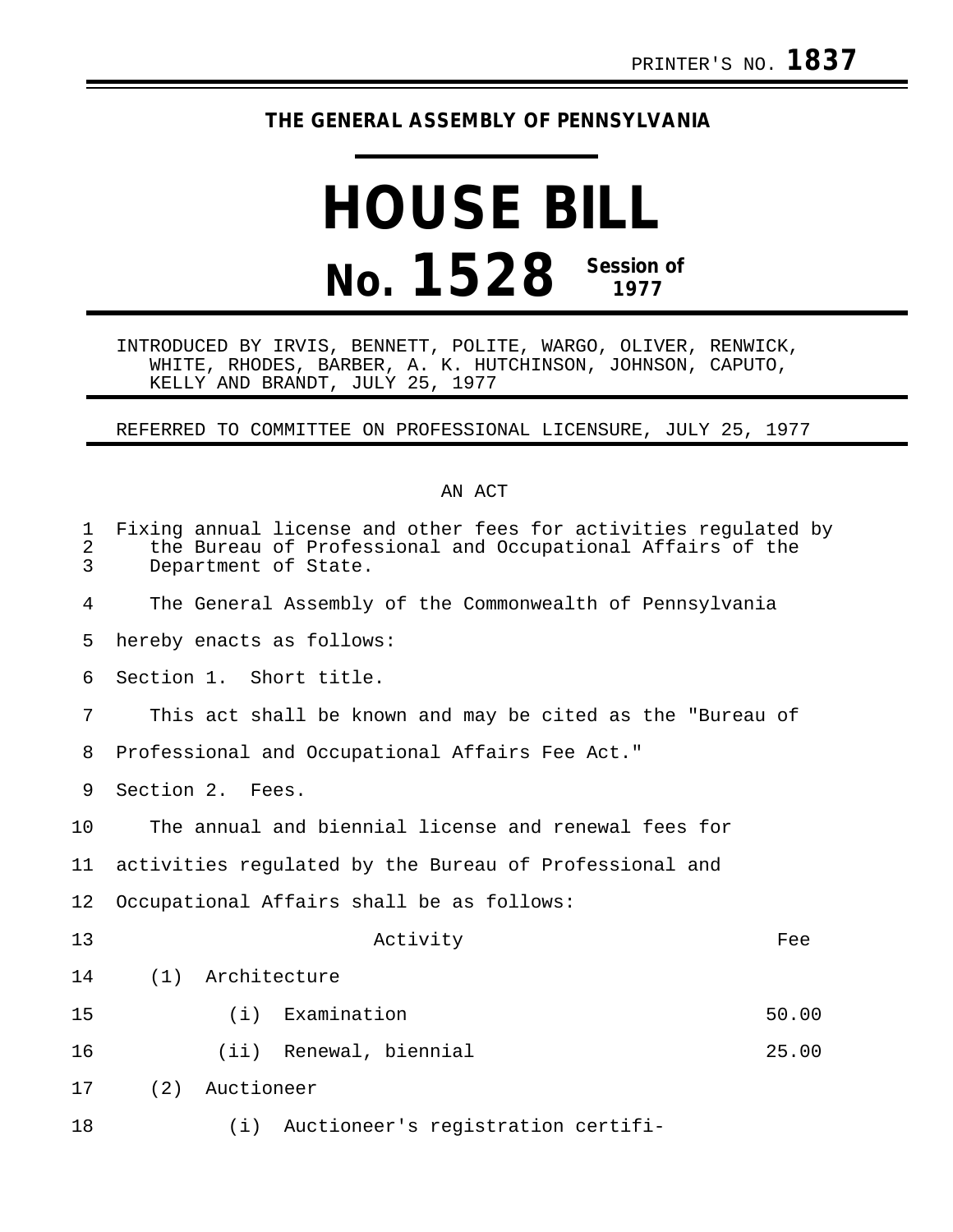| $\mathbf 1$     |     |             | cate                                    | 50.00  |
|-----------------|-----|-------------|-----------------------------------------|--------|
| $\overline{2}$  |     | (iii)       | Auctioneers, biennial renewal           | 50.00  |
| $\mathfrak{Z}$  |     |             | (iii) Special license, specific auction | 100.00 |
| 4               | (3) | Barbers     |                                         |        |
| 5               |     | (i)         | Apprentice, student permit              | 5.00   |
| 6               |     | (iii)       | Teachers, registration fee              | 25.00  |
| 7               |     |             | (iii) Teachers, biennial renewal        | 25.00  |
| 8               |     | (iv)        | Barber shop, registration fee           | 10.00  |
| 9               |     | (v)         | Barber shop, biennial renewal           | 10.00  |
| 10              | (4) |             | Chiropractic                            |        |
| 11              |     | (i)         | Standard examination                    | 40.00  |
| 12              |     | (iii)       | Renewal, biennial                       | 20.00  |
| 13              | (5) | Cosmetology |                                         |        |
| 14              |     | (i)         | Student and apprentice permits          | 5.00   |
| 15              |     | (iii)       | Operators and manicurists,              |        |
| 16              |     |             | original                                | 10.00  |
| 17              |     |             | (iii) Operators and manicurists,        |        |
| 18              |     |             | biennial renewal                        | 10.00  |
| 19              |     | (iv)        | Shop owners, managers, teachers,        |        |
| 20              |     |             | original                                | 25.00  |
| 21              |     | (v)         | Shop owners, managers, teachers,        |        |
| 22              |     |             | biennial renewal                        | 25.00  |
| 23              | (6) | Dentist     |                                         |        |
| 24              |     | (i)         | Dentist, biennial registration          | 25.00  |
| 25              |     |             | (ii) Dental hygienists, biennial        |        |
| 26              |     |             | registration                            | 10.00  |
| 27              |     |             | (7) Professional engineering            |        |
| 28              |     | (i)         | Engineers, biennial renewal             | 25.00  |
| 29              |     |             | (ii) Surveyors, biennial renewal        | 25.00  |
| 30              | (8) |             | Landscape architecture                  |        |
| 19770H1528B1837 |     |             | $-2-$                                   |        |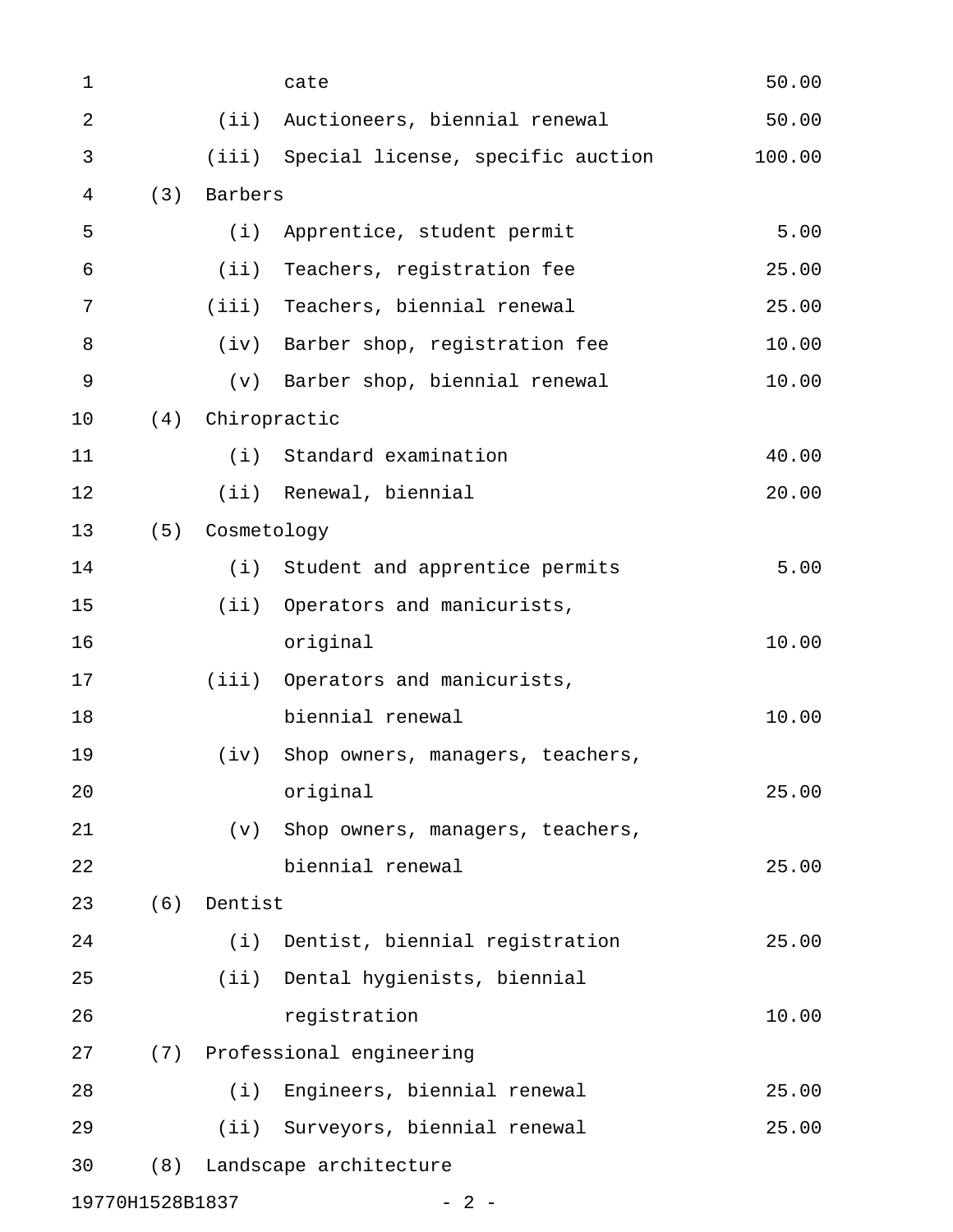| 1               |        |      | (i) Examination and initial              | 100.00 |
|-----------------|--------|------|------------------------------------------|--------|
| $\overline{2}$  |        |      | (ii) Renewal, biennial                   | 50.00  |
| 3               |        |      | (9) Motor vehicle manufacturers, dealers |        |
| 4               |        |      | and salesmen                             |        |
| 5               |        | (i)  | Motor vehicle manufacturers,             |        |
| 6               |        |      | biennial renewal                         | 25.00  |
| 7               |        |      | (ii) Motor vehicle wholesalers,          |        |
| 8               |        |      | biennial renewal                         | 25.00  |
| 9               |        |      | (iii) Distributor's license, biennial    |        |
| 10              |        |      | renewal                                  | 15.00  |
| 11              |        |      | (iv) Distributor branch representative   |        |
| 12              |        |      | license, biennial renewal                | 15.00  |
| 13              |        | (v)  | Motor vehicle factory represen-          |        |
| 14              |        |      | tative license, biennial renewal         | 15.00  |
| 15              |        | (vi) | Motor vehicle dealers license,           |        |
| 16              |        |      | biennial renewal                         | 25.00  |
| 17              |        |      | (vii) Motor vehicle dealers branch       |        |
| 18              |        |      | office, biennial renewal                 | 25.00  |
| 19              | (viii) |      | Motor vehicle salesmen license,          |        |
| 20              |        |      | biennial renewal                         | 15.00  |
| 21              |        |      | (ix) Used car lots, biennial renewal     | 25.00  |
| 22              | (10)   |      | Nurse Board                              |        |
| 23              |        | (i)  | Practical nurse examination              | 18.00  |
| 24              |        |      | (ii) Professional nurse examination      | 24.00  |
| 25              |        |      | (iii) Practical nurse, biennial renewal  | 5.00   |
| 26              |        |      | (iv) Professional nurse, biennial        |        |
| 27              |        |      | renewal                                  | 10.00  |
| 28              | (11)   |      | Nursing Home Administration              |        |
| 29              |        | (i)  | Examination and initial                  |        |
| 30              |        |      | registration                             | 50.00  |
| 19770H1528B1837 |        |      | $3 -$                                    |        |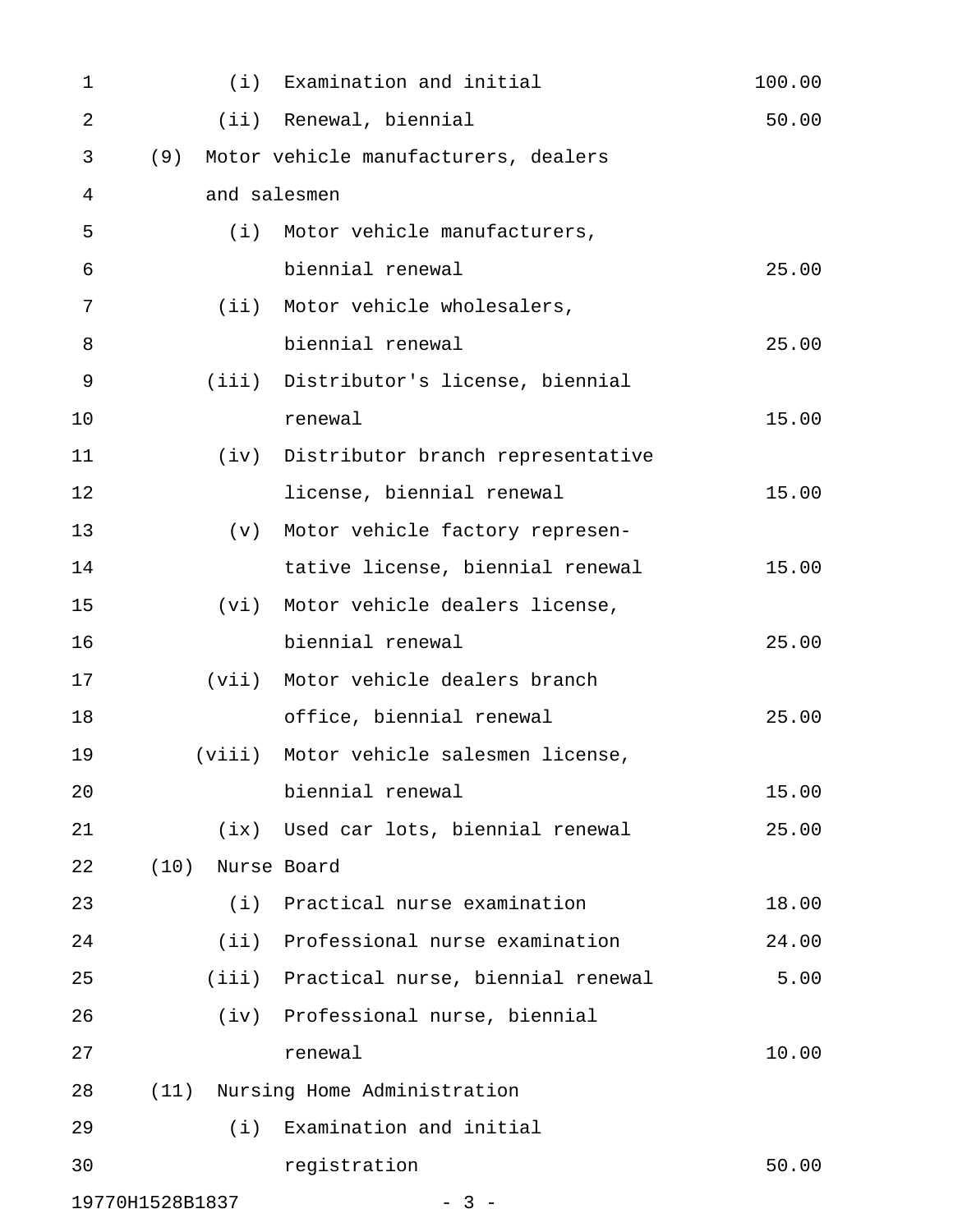| $\mathbf 1$     |      |                 | (ii) Nursing Home Administrator,        |       |
|-----------------|------|-----------------|-----------------------------------------|-------|
| $\overline{2}$  |      |                 | biennial renewal                        | 50.00 |
| 3               |      |                 | (iii) Nursing Home Administrator,       |       |
| $\overline{4}$  |      |                 | license by endorsement                  | 50.00 |
| 5               | (12) | Optometry       |                                         |       |
| 6               |      | (i)             | Optometrists, biennial renewal          | 25.00 |
| 7               |      |                 | (ii) Optometrists branch office,        |       |
| 8               |      |                 | original license                        | 20.00 |
| 9               |      |                 | (iii) Optometrists branch office,       |       |
| 10              |      |                 | biennial renewal                        | 20.00 |
| 11              |      | (13) Osteopathy |                                         |       |
| 12              |      |                 | (i) Examination, original license       | 40.00 |
| 13              |      |                 | (ii) Biennial renewal                   | 25.00 |
| 14              | (14) | Pharmacy        |                                         |       |
| 15              |      | (i)             | Pharmacist examination fee              | 25.00 |
| 16              |      |                 | (ii) Pharmacist, original license       | 30.00 |
| 17              |      |                 | (iii) Pharmacist, biennial renewal      | 30.00 |
| 18              |      | (iv)            | Pharmacy, biennial renewal              | 50.00 |
| 19              | (15) |                 | Physical Therapy                        |       |
| 20              |      |                 | (i) Physical therapist license,         |       |
| 21              |      |                 | biennial renewal                        | 25.00 |
| 22              | (16) | Podiatry        |                                         |       |
| 23              |      | (i)             | Examination                             | 50.00 |
| 24              |      |                 | (17) Real Estate                        |       |
| 25              |      | (i)             | Brokers examination and registra-       |       |
| 26              |      |                 | tion                                    | 25.00 |
| 27              |      |                 | (ii) Salesman's examination and regis-  |       |
| 28              |      |                 | tration                                 | 20.00 |
| 29              |      |                 | (iii) Brokers license, biennial renewal | 25.00 |
| 30              |      |                 | (iv) Corporations, biennial renewal     | 25.00 |
| 19770H1528B1837 |      |                 | 4                                       |       |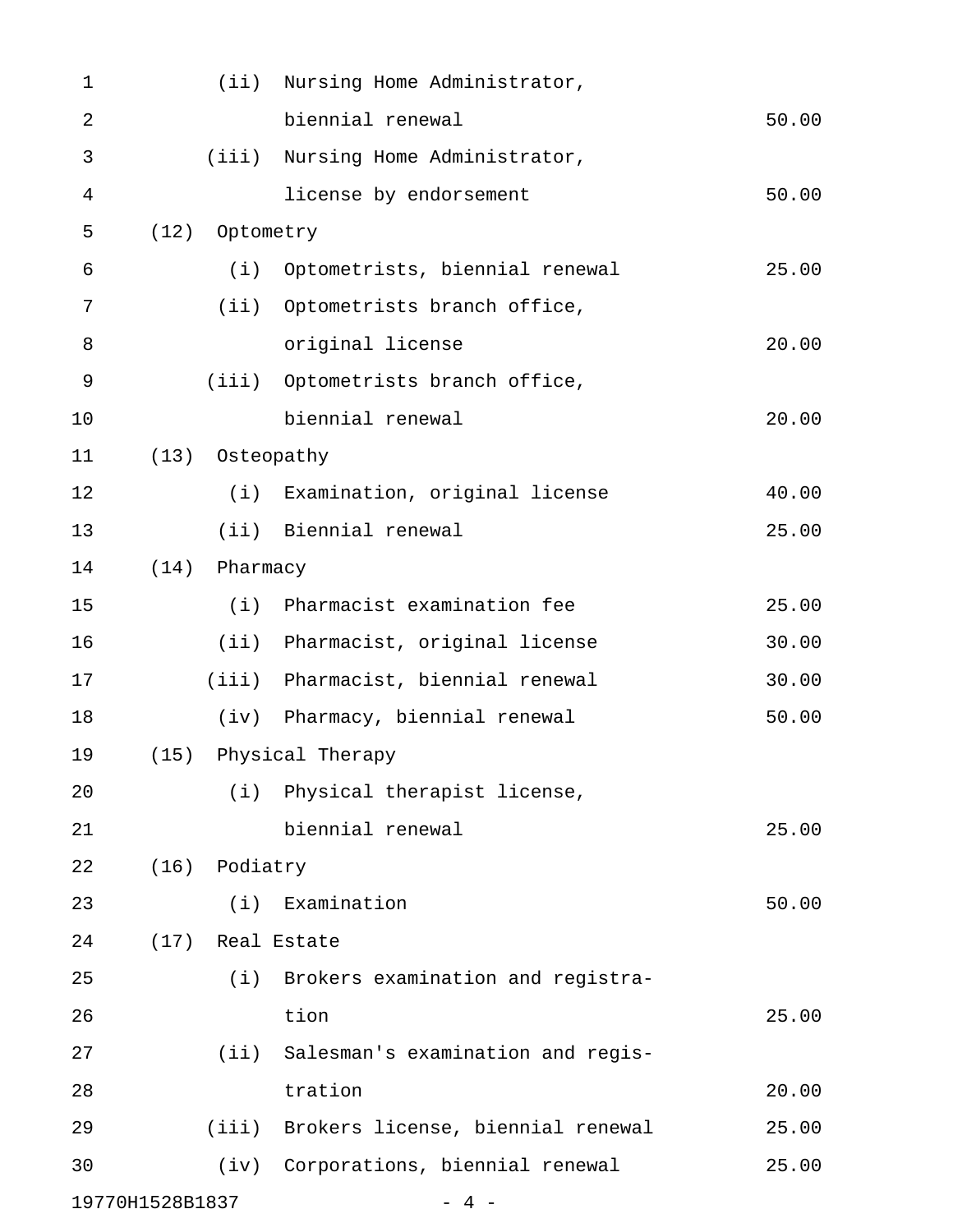| $\mathbf{1}$ | (v)    | Partnership, biennial renewal                                    | 25.00 |
|--------------|--------|------------------------------------------------------------------|-------|
| 2            | (vi)   | Associate broker, biennial renewal                               | 25.00 |
| 3            | (vii)  | Certification of license of Pa.                                  |       |
| 4            |        | broker applying for licensure                                    |       |
| 5            |        | in another state                                                 | 5.00  |
| 6            | (viii) | New license for new location for                                 |       |
| 7            |        | unexpired period - place of                                      |       |
| 8            |        | business                                                         | 5.00  |
| 9            | (ix)   | Salesman, biennial renewal                                       | 20.00 |
| 10           | (x)    | Salesman, change of employer                                     | 5.00  |
| 11           | (xi)   | Certifications, all licenses                                     | 5.00  |
| 12           |        | The Bureau of Professional and Occupational Affairs shall        |       |
| 13           |        | collect the fees for which this act provides; however, nothing   |       |
| 14           |        | in this act shall prevent the collection of fees by the bureau   |       |
| 15           |        | not inconsistent with the provisions of this act.                |       |
| 16           |        | Section 3. Late renewal fee; duplicate license fee.              |       |
| 17           |        | Where a license is renewed beyond the date specified for         |       |
| 18           |        | renewal by the bureau, a fee of \$5.00 for each month or part of |       |

19 a month beyond the renewal date shall be charged in addition to 20 the prescribed fee.

21 The fee for the issuance of a duplicate license shall be 22 \$5.00 in all cases.

23 Section 4. Additional funds for bureau operation.

24 As much of the fees fixed by this act and collected by the 25 Bureau of Professional and Occupational Affairs as are necessary 26 for payment of the cost of processing of licenses and renewals 27 thereof is hereby appropriated to the Bureau of Professional and 28 Occupational Affairs. Any portion of the fees not necessary for 29 payment of the cost of processing of licenses and renewals 30 thereof shall be paid into the General Fund.

19770H1528B1837 - 5 -